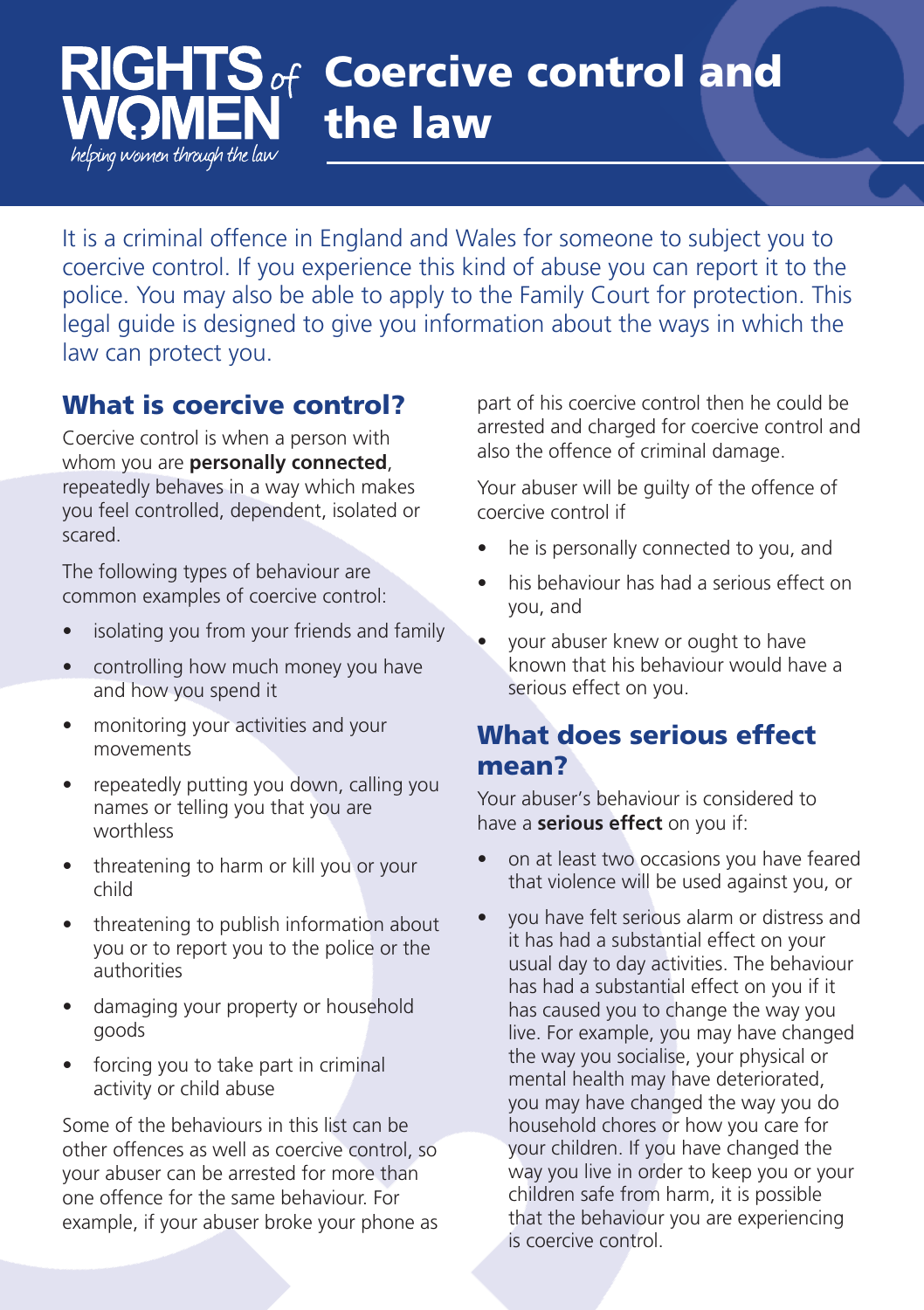### **How will the court decide whether my abuser knew or ought to have known that his behaviour would have a serious effect on me?**

The court will decide based on whether a reasonable person who had all the information your abuser had would have known that the behaviour would have a serious effect on you.

### **Are we personally connected?**

#### Only someone who is **personally**

**connected** to you can commit an offence of coercive control. You are personally connected to your abuser if you are in an intimate personal relationship with them, for example if they are your partner, spouse or someone who you have a romantic or sexual relationship with. This includes same-sex relationships. If you are no longer in an intimate relationship with your abuser, but you still live together, then you are still personally connected to them and the offence of coercive control may apply.

You are also personally connected to your abuser if he or she is a family member who you live with. A family member could be anyone you are related to or have a child with, or any person who you have ever entered into or agreed to enter into a marriage or civil partnership with. A family member can also be a person who your spouse is related to and that you live with, for example, your husband's parents who you live with.

If you are not personally connected to your abuser because he is for example a colleague, a neighbour, an acquaintance or someone you don't know you may still be able to seek protection from the abuse under the Protection from Harassment Act 1997. See our legal guide **Harassment and the law**.

#### **In an emergency**

In an emergency you can contact the police for assistance by dialling 999 or text phoning 0800 112 999. The police may be able to attend the scene of the incident to protect you from further abuse and/or to arrest your abuser (see our legal guide **Reporting an offence to the police: a guide to criminal investigations**). For other support and protection see Useful contacts at the end of this guide.

If it is not an emergency then you can contact the police by going to your local police station, or calling your local police station by dialling 101.

## **Reporting coercive control to the police**

Coercive control is a criminal offence. If you experience this form of abuse you can report it to the police. The police may give your abuser a warning or they may arrest him for a criminal offence. If the police have enough evidence they will refer the matter to the Crown Prosecution Service ('CPS'). The CPS can start criminal proceedings against your abuser. If he is found guilty of an offence he can be sentenced up to 5 years in prison or made to pay a fine or both.

The court may also make a restraining order to protect you. The court can make restraining orders even if your abuser admits that he is guilty, if he is convicted (found guilty) even if he is acquitted or not convicted of the crime. A restraining order is a court order which prohibits your abuser from doing certain things such as contacting you or attending your place of work or home address. Breaching (breaking) a restraining order is a criminal offence. For more information on the criminal justice process see our legal guides **Reporting an offence to the police: A guide to criminal investigations** and **From charge to trial: A guide to criminal proceedings**.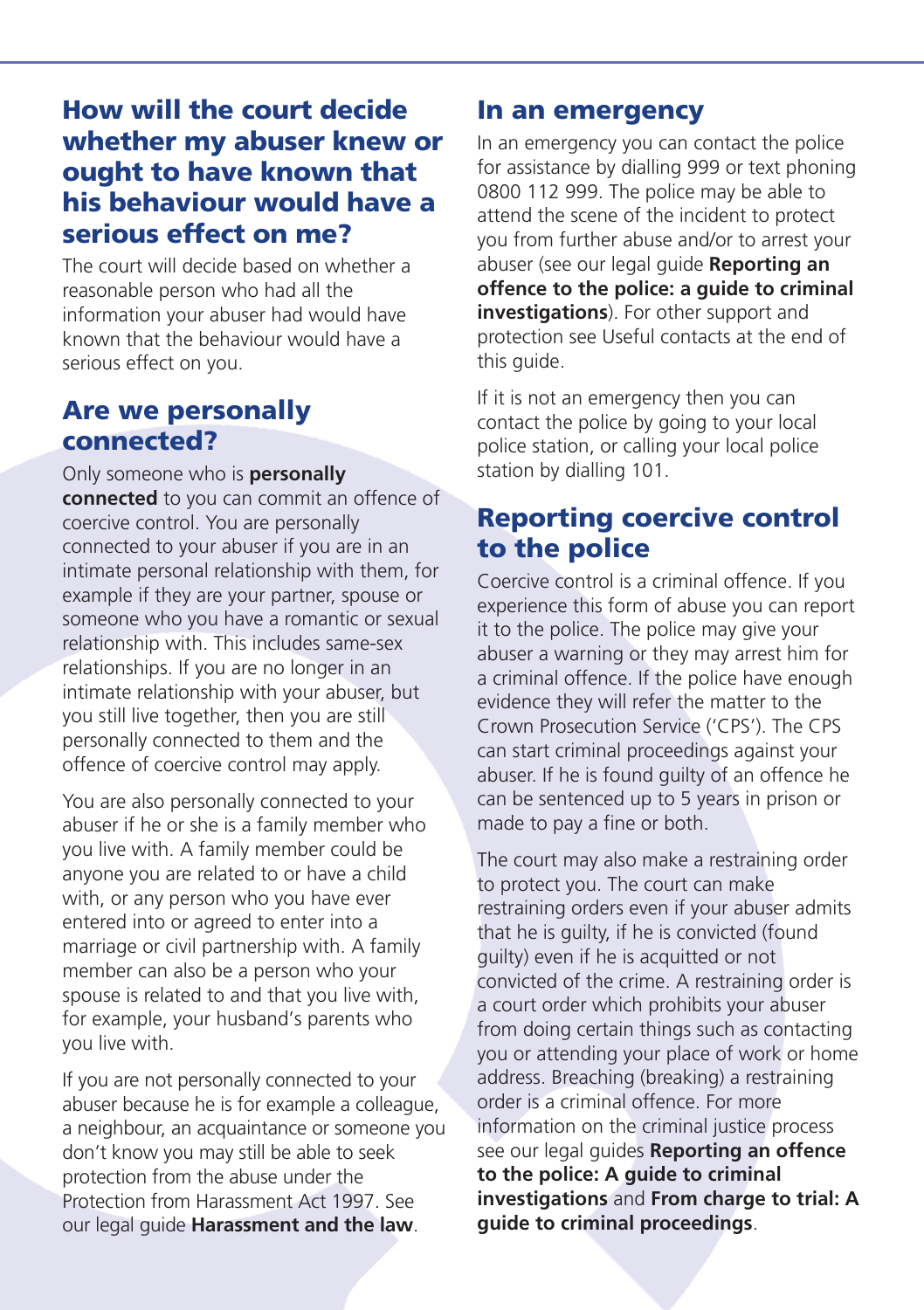Coercive control can involve a range of criminal offences including assault, rape, threats to kill, burglary and criminal damage. Coercive control is a criminal offence even if you have not experienced any physical violence or damage to your property. You can report everything that has happened to the police and the police will identify which criminal offences may have been committed. If you have experienced a violent crime you may be entitled to criminal injuries compensation. For more details see **A guide to criminal injuries compensation**. You can also contact our legal advice line, please see **Useful contacts** for details.

### **Evidence of coercive control**

It is the job of the police to investigate any reports of coercive control and gather evidence. You may be able to help the police by providing copies of emails, text messages or voicemail recordings, photographs of injuries or damage to property. You may be able to evidence financial abuse by showing your bank statements or you may have kept a diary of your day to day experiences. You may be able to show that you have lost contact with friends and family members, left your employment or withdrawn from clubs and other activities. Your medical records may show that your abuser accompanies you to appointments. It is common for abusers to make or threaten to make false allegations about their victims to the police, social services and immigration authorities or to friends and family. These threats are part of the coercive control and you can also report these threats to the police.

You can report the coercive control to the police even if you don't have any other evidence. Your statement is evidence in the case.

If you are helping the police to gather evidence it's important that you discuss whether this is safe. Remember that it is the police's job to investigate and gather evidence and they should not be expecting you to do something that the police should be doing, or anything that puts you in danger.

If you have concerns about the way the police have responded to your report then you can contact our **legal advice line**, see **Useful contacts** for details.

### **Coercive control that happened before 29th December 2015**

The offence of coercive control came into force on 29th December 2015. It only applies to behaviour that happened after 29th December 2015.

If your abuser started the abuse before 29th December 2015 and the behaviour continued after that date then he could be charged for the behaviour after 29th December 2015. He cannot be charged for the behaviour before 29th December 2015, but it can be helpful in showing his bad character and it can support the case against him.

### **Protection from the Family Court: domestic violence injunctions**

If you are **associated** to your abuser you may also wish to apply to the Family Court for a domestic violence injunction to protect you from further abuse or to exclude your abuser from your home. You can apply to the Family Court for a domestic violence injunction, whether or not you choose to report the abuse to the police.

You are associated to your abuser if you and your abuser:

- are or were ever married, engaged or in a civil partnership
- are or were living together (including as flatmates, partners, relations)